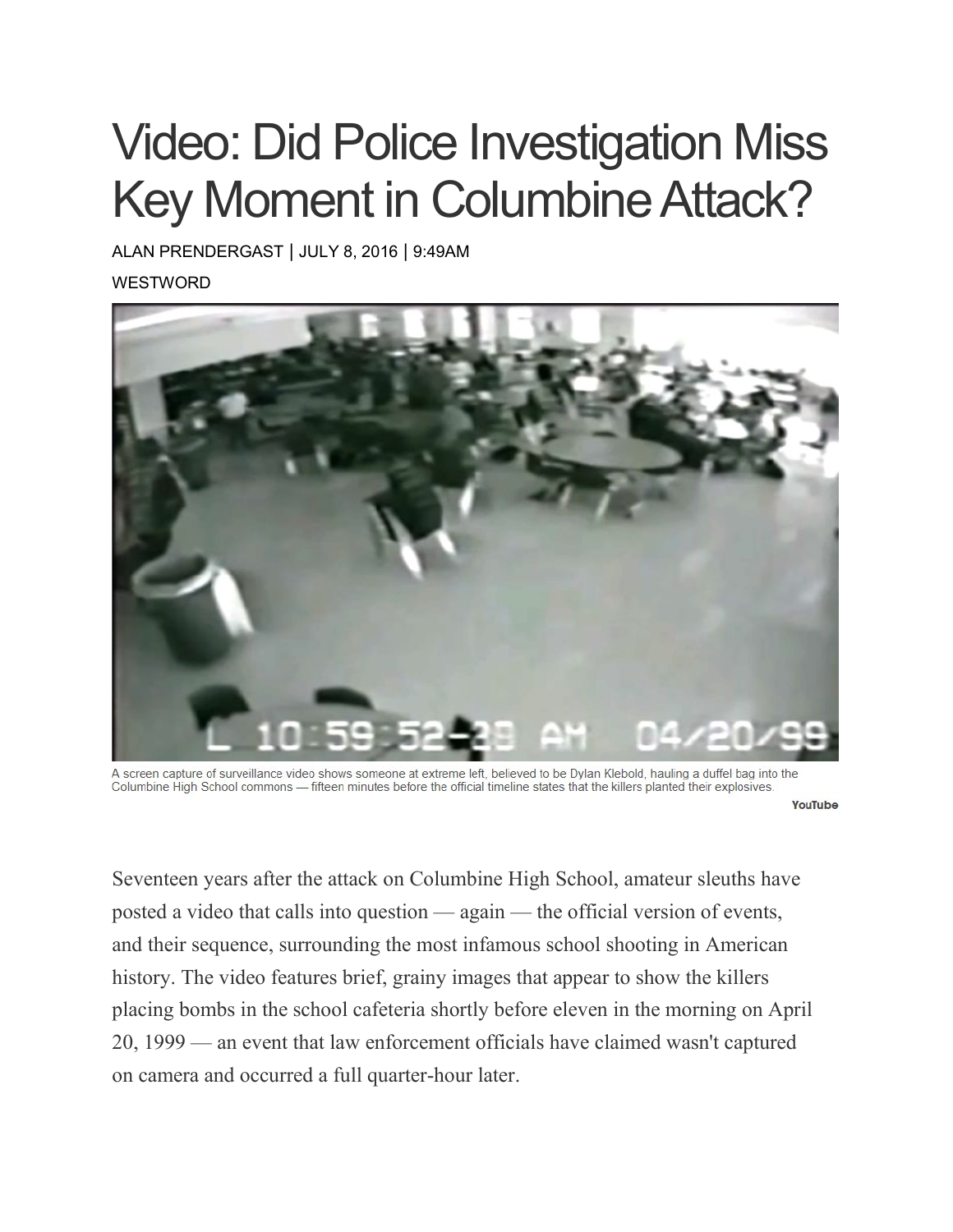The discrepancy is significant for several reasons. The official timeline for the attack, though repeatedly challenged by some victims' families and contradicted by [evidence](https://www.westword.com/news/more-whoppers-from-jeffco-5068270) found in 911 calls and dispatch traffic, has been relied on as gospel by numerous journalists, authors and violence-prevention experts seeking to extract the "lessons" of Columbine. The video analysis, if correct, indicates that basic assumptions behind many of those accounts and studies are wrong. It also suggests that the killers' propane bombs, concealed in large duffel bags, sat undetected under tables for much longer than previously believed, while the cafeteria filled with students grabbing lunch.

The full video, released on YouTube by the [Columbine](https://www.youtube.com/watch?v=nJxRdzinO_w) Video Archives, shows a figure dressed similar to Eric Harris hauling bags into the cafeteria at 10:58 a.m., headed toward the tables where the bombs (which failed to explode) were later found. The closed-circuit camera system, which switches among four different camera angles every few seconds, catches the same individual leaving emptyhanded. A few seconds after that, the same angle shows a taller individual, whose long, loping stride closely resembles that of Dylan Klebold, carrying another heavy bag into the Columbine "commons."

The official [timeline](https://web.archive.org/web/20010608194620/http:/www.salon.com/news/special/columbine_report/NARRATIVE_Time_Line.htm) prepared by the Jefferson County Sheriff's Office states that Harris and Klebold brought the bags into the cafeteria at 11:14 a.m. The event supposedly wasn't captured on video because, by an unfortunate coincidence, a custodian was in the process of changing tapes for the surveillance equipment at the time. But that timing always seemed strange to some observers, cutting things a bit close, since the "plan" had called for the bombs to explode at 11:17 a.m., and the pair had to get back to their cars to set car bombs as well.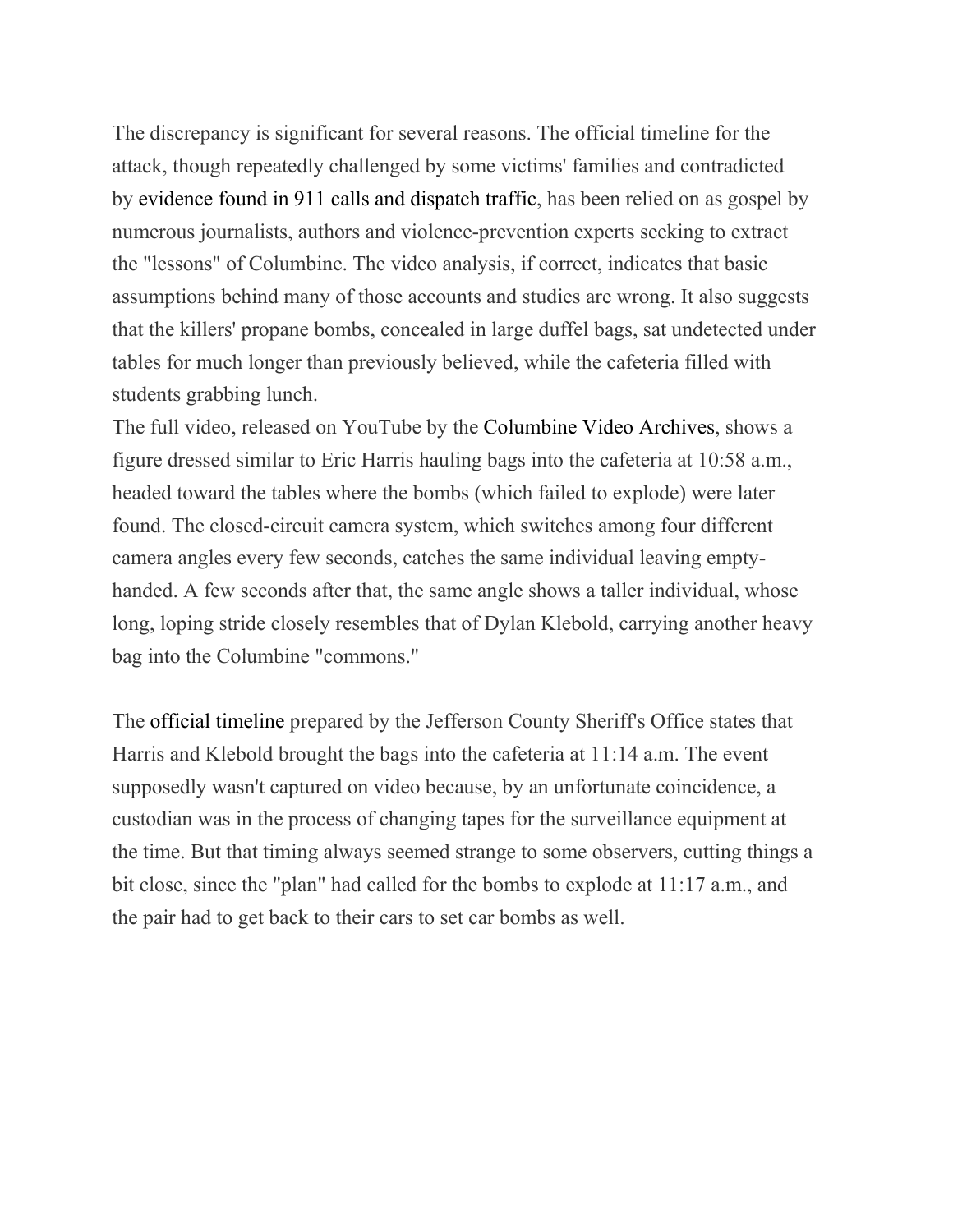$\vert 1,1 \vert$ 

A page from Eric Harris's day planner outlines the plan of attack, which included placing the propane bombs in the school by 11:09 a.m. acolumbinesite.com

JCSO spokesman Mark Techmeyer declined to comment on the video. "This is a closed investigation, and we no longer have anything of evidentiary value to evaluate," he said.

The Columbine investigation involved many months of police work by representatives of more than a dozen law enforcement agencies and included extensive review of the surveillance footage from the cafeteria. But if the investigation somehow missed the arrival of the killers with their bombs, it wouldn't be the only error in the official timeline.

Faced with lawsuits and widespread criticism of the police response to the attack, investigators were under some pressure to present findings in a light favorable to law enforcement. A *Westword* analysis of 911 and dispatch calls, released many months after the attack, showed that the sheriff's report incorrectly claimed